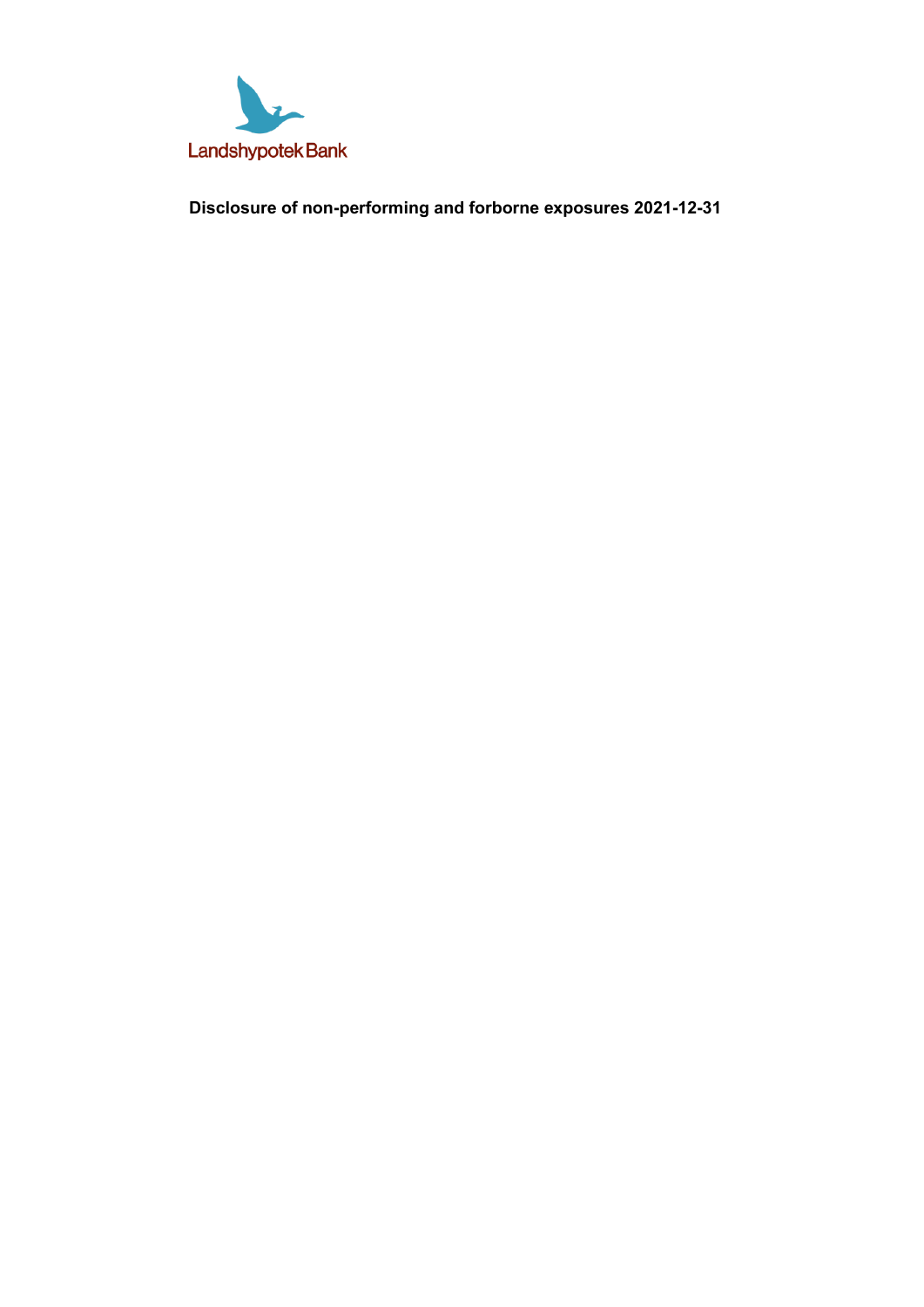#### **Template 1: Credit quality of forborne exposures - EU CQ1**

| <b>Purpose:</b> provide an overview of the quality of forborne exposures as per Commission Implementing Regulation (EU) No 680/2014.                                                                                                                                                                                                   |  |  |  |  |  |  |  |  |
|----------------------------------------------------------------------------------------------------------------------------------------------------------------------------------------------------------------------------------------------------------------------------------------------------------------------------------------|--|--|--|--|--|--|--|--|
| Scope of application: the template applies to all credit institutions as defined in paragraph 6.                                                                                                                                                                                                                                       |  |  |  |  |  |  |  |  |
| Content: gross carrying amount of forborne exposures and the related accumulated impairment, provisions, accumulated change in fair value due to credit risk, and collateral and<br>financial quarantees received, according to the scope of regulatory consolidation in accordance with Chapter 2 of Title II of Part One of the CRR. |  |  |  |  |  |  |  |  |
| Frequency: semi annual or annual in accordance with paragraph 15.                                                                                                                                                                                                                                                                      |  |  |  |  |  |  |  |  |
| Format: fixed.                                                                                                                                                                                                                                                                                                                         |  |  |  |  |  |  |  |  |
| Accompanying narrative: institutions should explain the drivers of any significant changes in the amounts from the previous disclosure period.                                                                                                                                                                                         |  |  |  |  |  |  |  |  |
|                                                                                                                                                                                                                                                                                                                                        |  |  |  |  |  |  |  |  |
|                                                                                                                                                                                                                                                                                                                                        |  |  |  |  |  |  |  |  |

|                |                              |                        |                                                                                |                         |                      |                                           |                                                                                                               | ັ                                                                                 |                                                                                                                       |  |  |
|----------------|------------------------------|------------------------|--------------------------------------------------------------------------------|-------------------------|----------------------|-------------------------------------------|---------------------------------------------------------------------------------------------------------------|-----------------------------------------------------------------------------------|-----------------------------------------------------------------------------------------------------------------------|--|--|
|                |                              |                        | Gross carrying amount/nominal amount of exposures with<br>forbearance measures |                         |                      |                                           | Accumulated impairment,<br>accumulated negative changes<br>in fair value due to credit risk<br>and provisions | Collateral received and financial<br>quarantees received on forborne<br>exposures |                                                                                                                       |  |  |
|                |                              | Performing<br>forborne |                                                                                | Non-performing forborne |                      | On<br>performing<br>forborne<br>exposures | On non-<br>performing<br>forborne<br>exposures                                                                |                                                                                   | Of which collateral<br>and financial<br>quarantees<br>received on non-<br>performing<br>exposures with<br>forbearance |  |  |
|                |                              |                        |                                                                                | Of which<br>defaulted   | Of which<br>impaired |                                           |                                                                                                               |                                                                                   | measures                                                                                                              |  |  |
|                | Loans and advances           | 409 387 450            | 245 642 227                                                                    | 245 642 227             | 245 642 227          | $-1068200$                                | $-11955209$                                                                                                   | 642 006 268                                                                       | 233 687 018                                                                                                           |  |  |
| $\overline{c}$ | Central banks                |                        |                                                                                |                         |                      |                                           |                                                                                                               |                                                                                   |                                                                                                                       |  |  |
| 3              | General governments          |                        |                                                                                |                         |                      |                                           |                                                                                                               |                                                                                   |                                                                                                                       |  |  |
| $\overline{4}$ | Credit institutions          |                        |                                                                                |                         |                      |                                           |                                                                                                               |                                                                                   |                                                                                                                       |  |  |
| 5              | Other financial corporations |                        |                                                                                |                         |                      |                                           |                                                                                                               |                                                                                   |                                                                                                                       |  |  |
| 6              | Non-financial corporations   | 339 075 600            | 237 955 627<br>237 955 627                                                     |                         | 237 955 627          | -997 322                                  | -11 859 458                                                                                                   | 564 174 448                                                                       | 226 096 170                                                                                                           |  |  |
| $\overline{7}$ | Households                   | 70 311 850             | 7686600                                                                        | 7 686 600               | 7 686 600            | $-70.878$                                 | $-95752$                                                                                                      | 77 831 820                                                                        | 7 590 848                                                                                                             |  |  |
| 8              | <b>Debt Securities</b>       |                        |                                                                                |                         |                      |                                           |                                                                                                               |                                                                                   |                                                                                                                       |  |  |
| 9              | Loan commitments given       |                        |                                                                                |                         |                      |                                           |                                                                                                               |                                                                                   |                                                                                                                       |  |  |
| 10             | <b>Total</b>                 | 409 387 450            | 245 642 227                                                                    | 245 642 227             | 245 642 227          | $-1068200$                                | -11 955 209                                                                                                   | 642 006 268                                                                       | 233 687 018                                                                                                           |  |  |
|                | <b>Definitions</b>           |                        |                                                                                |                         |                      |                                           |                                                                                                               |                                                                                   |                                                                                                                       |  |  |

**Columns:**

Gross *carrying amount:* gross carrying amount as defined in paragraph 34 of Part 1 of Annex V to Commission Implementing Regulation (EU) No 680/2014. For loan commitments given, the nominal amount as defined in paragraph 118 of Part 2 of Annex V to Commission Implementing Regulation (EU) No 680/2014 should be reported.

The gross carrying amount related to the exposures subject to impairment is the net of accumulated partial and total write-off.

*Forborne exposure:* forborne exposures as defined in paragraphs 240 to 244 of Part 2 of Annex V to Commission Implementing Regulation (EU) No 680/2014. Depending on whether forborne exposures satisfy the required conditions set out in Annex V to that Regulation, they can be identified as performing or non-performing.

*Impaired exposures:* forborne exposures that are also impaired in accordance with the applicable accounting framework under paragraph 215 of Part 2 of Annex V to Commission Implementing Regulation (EU) No 680/2014.

*Defaulted exposures:* forborne exposures that are also classified as defaulted in accordance with Article 178 of the CRR.

Accumulated impairments, accumulated negative changes in fair value due to credit risk and provisions: this should include the amounts determined in accordance with paragraphs 11, 69 to 71, 106 and 110 of Part 2 of Annex V to Commission Implementing Regulation (EU) No 680/2014.

Collateral and guarantees received on forborne exposures: these should be reported for all exposures with forbearance measures, regardless of their performing or non-performing status. Amounts reported for collateral received and guarantees received should be calculated in accordance with paragraph 239 of Part 2 of Annex V to Commission Implementing Regulation (EU) No 680/2014. The sum of the amounts reported for both collateral and guarantees is to be capped at the carrying amount of the related exposure.

*Non-performing exposures with forbearance measures:* these (non-performing forborne exposures) should comprise forborne exposures that meet the criteria to be considered nonperforming and are included in the non-performing exposures category. Those non-performing forborne exposures are to include the following: (a) exposures that have become nonperforming due to the application of forbearance measures; (b) exposures that were non-performing prior to the extension of forbearance measures; (c) forborne exposures that have been reclassified from the performing category, including exposures reclassified pursuant to paragraph 260 of Part 2 of Annex V to Commission Implementing Regulation (EU) No 680/2014.

#### **Rows:**

*Counterparty breakdown:* institutions should apply the breakdown by counterparty as defined in paragraph 42 of Part 1 of Annex V to Commission Implementing Regulation (EU) No 680/2014.

Counterparty sector allocation should be based exclusively on the nature of the immediate counterparty. The classification of exposures incurred jointly by more than one obligor should be done based on the characteristics of the obligor that was the more relevant, or determinant, for the institution's decision to grant the exposure. Among other classifications, the distribution of jointly incurred exposures by counterparty sector, country of residence and NACE code should be driven by the characteristics of the more relevant or determinant obligor.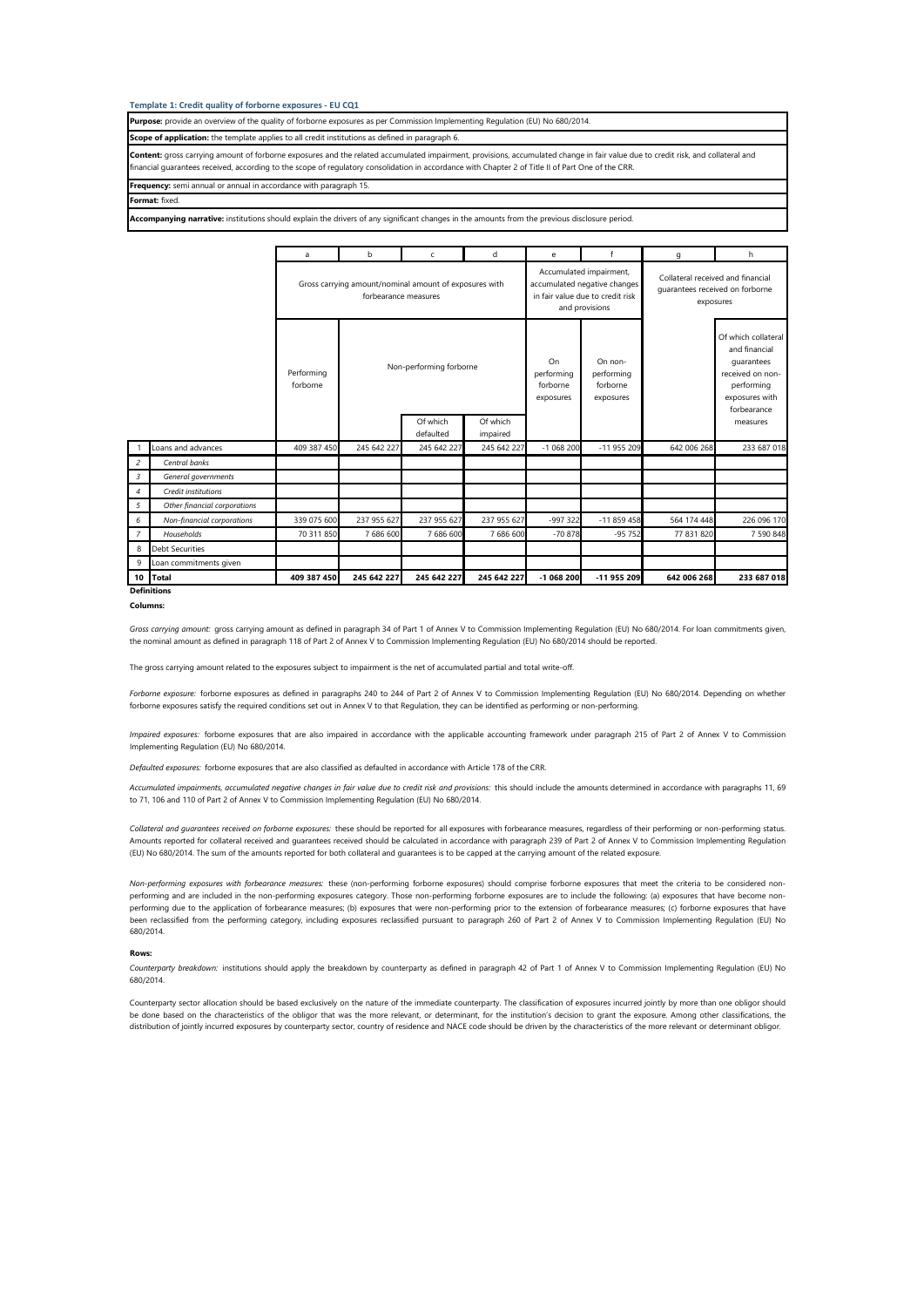## **Template 3: Credit quality of performing and non-performing exposures by past due days - EU CQ3**

**Purpose:** provide an overview of credit quality of non-performing exposures, as per Commission Implementing Regulation (EU) No 680/2014. **Scope of application:** the template applies to all credit institutions as defined in paragraph 6.

**Content:** gross carrying amount of performing and non-performing exposures according to the scope of regulatory consolidation in accordance with Chapter 2 of Title II of Part One of the CRR.

**Frequency:** semi annual or annual in accordance with paragraph 15.

**Accompany narativ**e institutions should explain the drivers of any significant changes in the amounts from the previous disclosure period. Institutions are also expected to disclose the gross NPL ratio, which is calculate **Format:** fixed.

|                |                                            | a                                                | b                                        | c                                    | d           | $\mathbf{p}$                                                                  | $\ddot{}$                                | o                                        | h                                        |                                           |                                           | k                       |                       |
|----------------|--------------------------------------------|--------------------------------------------------|------------------------------------------|--------------------------------------|-------------|-------------------------------------------------------------------------------|------------------------------------------|------------------------------------------|------------------------------------------|-------------------------------------------|-------------------------------------------|-------------------------|-----------------------|
|                |                                            |                                                  | Gross carrying amount/nominal amount     |                                      |             |                                                                               |                                          |                                          |                                          |                                           |                                           |                         |                       |
|                |                                            | Non-performing exposures<br>Performing exposures |                                          |                                      |             |                                                                               |                                          |                                          |                                          |                                           |                                           |                         |                       |
|                |                                            |                                                  | Not past due or<br>past due ≤ 30<br>days | Past due > 30<br>days $\leq 90$ days |             | Unlikely to pay<br>that are not past<br>due or are past<br>due $\leq 90$ days | Past due<br>> 90 days<br>$\leq 180$ days | Past due<br>$>180$ days<br>$\leq 1$ year | Past due<br>$> 1$ year $\leq 2$<br>years | Past due<br>$> 2$ years $\leq 5$<br>years | Past due<br>$> 5$ years $\leq 7$<br>years | Past due $> 7$<br>years | Of which<br>defaulted |
| $\overline{1}$ | Loans and advances                         | 93 656 100 762                                   | 93 656 100 762                           |                                      | 675 176 032 | 538 153 376                                                                   | 13 224 136                               | 77 819 290                               | 18 334 910                               | 27 644 320                                |                                           |                         | 675 176 032           |
| $\overline{c}$ | Central banks                              |                                                  |                                          |                                      |             |                                                                               |                                          |                                          |                                          |                                           |                                           |                         |                       |
| $\overline{3}$ | General governments                        |                                                  |                                          |                                      |             |                                                                               |                                          |                                          |                                          |                                           |                                           |                         |                       |
| $\overline{4}$ | Credit institutions                        | 328 217 675                                      | 328 217 675                              |                                      |             |                                                                               |                                          |                                          |                                          |                                           |                                           |                         |                       |
| 5              | Other financial corporations               |                                                  |                                          |                                      |             |                                                                               |                                          |                                          |                                          |                                           |                                           |                         |                       |
| 6              | Non-financial corporations                 | 63 476 800 853                                   | 63 476 800 853                           |                                      | 582 879 605 | 469 669 887                                                                   | 7 927 227                                | 64 016 254                               | 15 877 327                               | 25 388 909                                |                                           |                         | 582 879 605           |
| $\overline{7}$ | Of which SMEs                              | 63 317 003 787                                   | 63 317 003 787                           |                                      | 582 879 605 | 469 669 888                                                                   | 7927227                                  | 64 016 254                               | 15 877 327                               | 25 388 909                                |                                           |                         | 582 879 605           |
| $\it{s}$       | Households                                 | 29 851 082 234                                   | 29 851 082 234                           |                                      | 92 296 428  | 68 483 489                                                                    | 5 296 91                                 | 13 803 035                               | 2 457 582                                | 2 2 5 4 1                                 |                                           |                         | 92 296 428            |
| $\overline{9}$ | Debt securities                            | 10 255 322 33                                    | 10 255 322 330                           |                                      |             |                                                                               |                                          |                                          |                                          |                                           |                                           |                         |                       |
| $10\,$         | Central banks                              |                                                  |                                          |                                      |             |                                                                               |                                          |                                          |                                          |                                           |                                           |                         |                       |
| 11             | General governments<br>Credit institutions | 4 274 012 85                                     | 4 274 012 859                            |                                      |             |                                                                               |                                          |                                          |                                          |                                           |                                           |                         |                       |
| 12<br>13       | Other financial corporations               | 5 981 309 47                                     | 5 981 309 47                             |                                      |             |                                                                               |                                          |                                          |                                          |                                           |                                           |                         |                       |
| $14\,$         | Non-financial corporations                 |                                                  |                                          |                                      |             |                                                                               |                                          |                                          |                                          |                                           |                                           |                         |                       |
| 15             | Off-balance-sheet exposures                | 1 521 446 402                                    |                                          |                                      | 4 095 99    |                                                                               |                                          |                                          |                                          |                                           |                                           |                         |                       |
| 16             | Central banks                              |                                                  |                                          |                                      |             |                                                                               |                                          |                                          |                                          |                                           |                                           |                         |                       |
| $17\,$         | General governments                        |                                                  |                                          |                                      |             |                                                                               |                                          |                                          |                                          |                                           |                                           |                         |                       |
| 18             | Credit institutions                        |                                                  |                                          |                                      |             |                                                                               |                                          |                                          |                                          |                                           |                                           |                         |                       |
| 19             | Other financial corporations               |                                                  |                                          |                                      |             |                                                                               |                                          |                                          |                                          |                                           |                                           |                         |                       |
| 20             | Non-financial corporations                 | 564 880 417                                      |                                          |                                      | 4 095 991   |                                                                               |                                          |                                          |                                          |                                           |                                           |                         |                       |
| 21             | Households                                 | 956 565 989                                      |                                          |                                      |             |                                                                               |                                          |                                          |                                          |                                           |                                           |                         |                       |
| 22             | <b>Total</b>                               | 105 432 869 494                                  | 103 911 423 091                          | $\mathbf{0}$                         | 679 272 023 | 538 153 376                                                                   | 13 224 136                               | 77 819 290                               | 18 334 910                               | 27 644 320                                | $\mathbf{r}$                              |                         | 675 176 032           |

**Definitions Columns:**

#### *Gross carrying amount:* see the definition in Template 1, 'Credit quality of forborne exposures'.

*Non-performing exposures:* as defined in paragraph 213 of Part 2 of Annex V to Commission Implementing Regulation (EU) No 680/2014.

*Defaulted exposures:* see the definition in Template 1, 'Credit quality of forborne exposures'.

*Not past due or past due ≤ 30 days:* subcategory of performing exposures that are not past due or are 1–30 days past due.

*Past due >30 days ≤ 90 days:* subcategory of performing exposures that are 31–90 days past due. In addition, exposures that are more than 90 days past due that are not material are included in this subcategory.

Unikely to pay that one not pare post due ≤ 90 days: subcategory of exposures that are either not past due or are up to 90 days past due but are nevertheless identified as non-performing, pursuant to point (b) of paragraph

**Rows:**

*Counterparty breakdown:* institutions should apply the breakdown by counterparty as defined in paragraph 42 of Part 1 of Annex V to Commission Implementing Regulation (EU) No 680/2014.

Counterparty sector allocation should be be duely on the nature of the immediate counterparty. The classification of exposures incurred jointy by more than one obligor should be done based on the characteristics of the mor

obligor. *SMEs:* as defined in paragraph 5(i) of Part 1 of Annex V to Commission Implementing Regulation (EU) No 680/2014.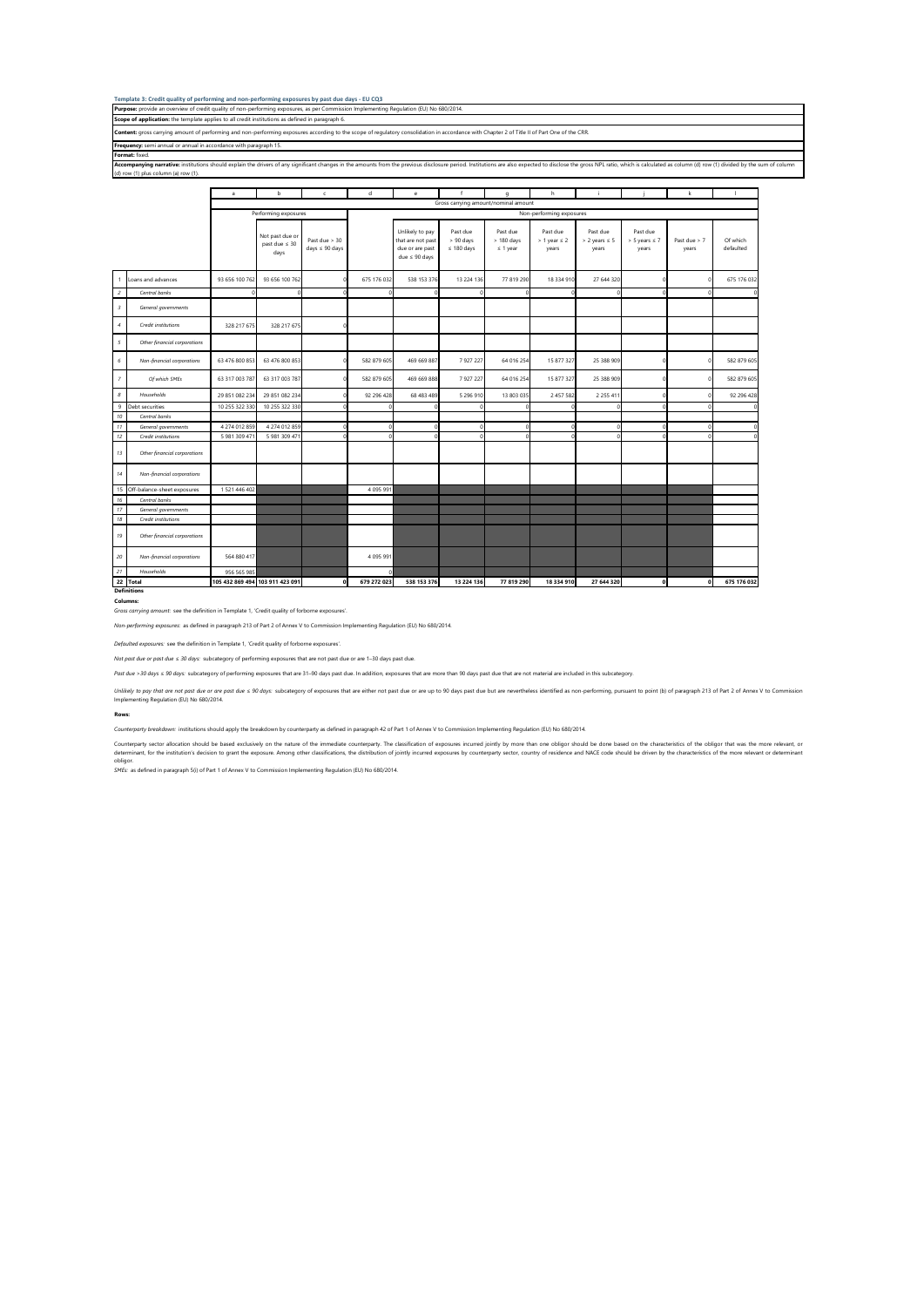#### **Template 4: Performing and non-performing exposures and related provisions - EU CR1**

**Purpose**: provide an overview of the credit quality of non-performing exposures and related impairments, provisions and valuation adjustments by portfolio and exposure class<br>**Scope of application:** the template applies to

**Content** grown amount on performing man on-performing exposures and the related accumulated mpairment, provsions, accumulated change in fair value due to credit risk, accumulated partial write-oft, and collateral and than Frequency: semi annual or annual in accordance with paragraph

**Format:** fixed.

# **Accompanying narrative:** institutions should explain the drivers of any significant changes in the amounts from the previous disclosure period.

|    |                              | $\mathbf{a}$                         | b.                                                                                                      | c                | d           | e                        |                  | $\alpha$                                                             |                                                                 |                                                 |               |                                                                                                                                          |                     | m | n                             | $\Omega$                           |
|----|------------------------------|--------------------------------------|---------------------------------------------------------------------------------------------------------|------------------|-------------|--------------------------|------------------|----------------------------------------------------------------------|-----------------------------------------------------------------|-------------------------------------------------|---------------|------------------------------------------------------------------------------------------------------------------------------------------|---------------------|---|-------------------------------|------------------------------------|
|    |                              | Gross carrying amount/nominal amount | Accumulated impairment, accumulated negative changes in fair value due to credit risk and<br>provisions |                  |             |                          |                  |                                                                      |                                                                 | Collateral and financial<br>quarantees received |               |                                                                                                                                          |                     |   |                               |                                    |
|    |                              |                                      | Performing exposures                                                                                    |                  |             | Non-performing exposures |                  |                                                                      | Performing exposures - accumulated impairment<br>and provisions |                                                 |               | Non-performing exposures -<br>accumulated impairment, accumulated<br>negative changes in fair value due to<br>credit risk and provisions |                     |   | On performing<br>exposures    | On non-<br>performing<br>exposures |
|    |                              |                                      | Of which stage 1                                                                                        | Of which stage 2 |             | Of which<br>stage 2      | Of which stage 3 |                                                                      | Of which stage Of which stage                                   | $\mathcal{D}$                                   |               | Of which<br>stage 2                                                                                                                      | Of which<br>stage 3 |   |                               |                                    |
|    | oans and advances            | 93 656 100 762                       | 87 389 306 67                                                                                           | 6 266 794 092    | 675 176 032 |                          | 675 176 032      | 93 642 643 89                                                        | 87 384 996 868                                                  | 6 257 647 025                                   | 653 482 176   |                                                                                                                                          | 653 482 176         |   | 93 314 426 21                 | 653 482 176                        |
|    | Central banks                |                                      |                                                                                                         |                  |             |                          |                  |                                                                      |                                                                 |                                                 |               |                                                                                                                                          |                     |   |                               |                                    |
|    | General governments          |                                      |                                                                                                         |                  |             |                          |                  |                                                                      |                                                                 |                                                 |               |                                                                                                                                          |                     |   |                               |                                    |
|    | Credit institutions          | 328 217 675                          | 328 217 675                                                                                             |                  |             |                          |                  | 328 217 67                                                           | 328 217 675                                                     |                                                 |               |                                                                                                                                          |                     |   |                               |                                    |
|    | Other financial corporations |                                      |                                                                                                         |                  |             |                          |                  |                                                                      |                                                                 |                                                 |               |                                                                                                                                          |                     |   |                               |                                    |
|    | Non-financial corporations   | 63 476 800 853                       | 58 450 914 951                                                                                          | 5 025 885 902    | 582 879 60  |                          | 582 879 605      | 63 464 604 708                                                       | 58 447 330 443                                                  | 5 017 274 265                                   | 563 456 140   |                                                                                                                                          | 563 456 140         |   | 63 464 604 70                 | 563 456 140                        |
|    | Of which SMEs                | 63 317 003 787                       | 58 291 117 889                                                                                          | 5 025 885 902    | 582 879 60  |                          | 582 879 605      | 63 304 817 73                                                        | 58 287 543 466                                                  | 5 017 274 265                                   | 563 456 140   |                                                                                                                                          | 563 456 140         |   | 63 304 817 73                 | 563 456 140                        |
|    | Households                   | 29 851 082 234                       | 28 610 174 044                                                                                          | 1 240 908 190    | 92 296 42   |                          | 92 296 428       | 29 849 821 51                                                        | 28 609 448 750                                                  | 1 240 372 760                                   | 90 026 037    |                                                                                                                                          | 90 026 037          |   | 29 849 821 51                 | 90 026 037                         |
| ٩  | Debt securities              | 10 255 322 330                       | 10 255 322 330                                                                                          |                  |             |                          |                  | 10 255 262 38                                                        | 10 255 262 380                                                  |                                                 |               |                                                                                                                                          |                     |   | 10 255 262 38                 | x                                  |
| 10 | Central banks                |                                      |                                                                                                         |                  |             |                          |                  |                                                                      |                                                                 |                                                 |               |                                                                                                                                          |                     |   |                               |                                    |
| 11 | General governments          | 4 274 012 859                        | 4 274 012 859                                                                                           |                  |             |                          |                  | 4 274 003 120                                                        | 4 274 003 120                                                   |                                                 |               |                                                                                                                                          |                     |   | 4 274 003 120                 | n                                  |
| 12 | Credit institutions          | 5 981 309 47                         | 5 981 309 471                                                                                           |                  |             |                          |                  | 5 981 259 26                                                         | 5 981 259 260                                                   |                                                 |               |                                                                                                                                          |                     |   | 5 981 259 260                 |                                    |
| 13 | Other financial corporations |                                      |                                                                                                         |                  |             |                          |                  |                                                                      |                                                                 |                                                 |               |                                                                                                                                          |                     |   |                               |                                    |
| 14 | Non-financial corporations   |                                      |                                                                                                         |                  |             |                          |                  |                                                                      |                                                                 |                                                 |               |                                                                                                                                          |                     |   |                               |                                    |
|    | Off-balance-sheet exposures  | 1 521 446 402                        | 1 492 149 424                                                                                           | 29 29 6 97 8     | 4 0 9 5 9 9 |                          | 29 29 6 978      | 1 521 336 122                                                        | 1492 066 830                                                    | 29 269 29                                       | 4 0 9 5 1 2 2 |                                                                                                                                          | 4 0 9 5 1 2 2       |   |                               |                                    |
| 16 | Central banks                |                                      |                                                                                                         |                  |             |                          |                  |                                                                      |                                                                 |                                                 |               |                                                                                                                                          |                     |   |                               |                                    |
| 17 | General governments          |                                      |                                                                                                         |                  |             |                          |                  |                                                                      |                                                                 |                                                 |               |                                                                                                                                          |                     |   |                               |                                    |
| 18 | Credit institutions          |                                      |                                                                                                         |                  |             |                          |                  |                                                                      |                                                                 |                                                 |               |                                                                                                                                          |                     |   |                               |                                    |
| 79 | Other financial corporations |                                      |                                                                                                         |                  |             |                          |                  |                                                                      |                                                                 |                                                 |               |                                                                                                                                          |                     |   |                               |                                    |
| 20 | Non-financial corporations   | 564 880 417                          | 539 540 439                                                                                             | 25 339 978       | 4 0 9 5 9 9 |                          | 25 339 978       | 564 787 593                                                          | 539 472 199                                                     | 25 315 394                                      | 4 0 9 5 1 2 2 |                                                                                                                                          | 4 0 9 5 1 2 2       |   |                               |                                    |
| 21 | Households                   | 956 565 989                          | 952 608 985                                                                                             | 3 9 5 7 0 0 0    |             |                          | 3 9 5 7 0 0 0    | 956 548 529                                                          | 952 594 632                                                     | 3 9 5 3 8 9 7                                   |               |                                                                                                                                          |                     |   |                               |                                    |
|    | 22 Total                     | 105 432 869 494                      | 99 136 778 424                                                                                          | 6 296 091 070    | 679 272 023 | $\sqrt{2}$               |                  | 704 473 010 105 419 242 394 99 132 326 078 6 286 916 316 657 577 298 |                                                                 |                                                 |               |                                                                                                                                          | 0 657 577 298       |   | 0 103 569 688 597 653 482 176 |                                    |

**Definitions**

**Rows:** *SMEs:* as defined in paragraph 5(i) of Part 1 of Annex V to Commission Implementing Regulation (EU) No 680/2014.

**Columns:**

*Gross carrying amount:* see the definition in Template 1, 'Credit quality of forborne exposures'.

*Non-performing exposures:* see the definition in Template 3, 'Credit quality of performing and non-performing exposures by past due days'.

*Accumulated impairment, accumulated negative changes in fair value due to credit risk and provisions:* see the definition in Template 1, 'Credit quality of forborne exposures'.

Acc*umulated partid wite-off* this is to include the accumulated partial amount at the reference date of principal and accrued past-due interest and fees for any debt instrument that has been de-recognised to date using ei

Write-offs constitute a de-recognition event and relate to a financial asset in its entirety or (in the case of a partial write-off) to a portion of it, including where the modification of an asset leads the institution to

0/whin stage Junge 2/stage 3: categories of impairment, as defined in FRS 9.5.5. Stage 1" refers to impairment mesured in accordance with FRS 9.5.5. Stage 2 refers to impairment mesured in accordance with FRS 95.5.3. Stage

*Collateral and guarantees received:* see the definition in Template 1, 'Credit quality of forborne exposures'.